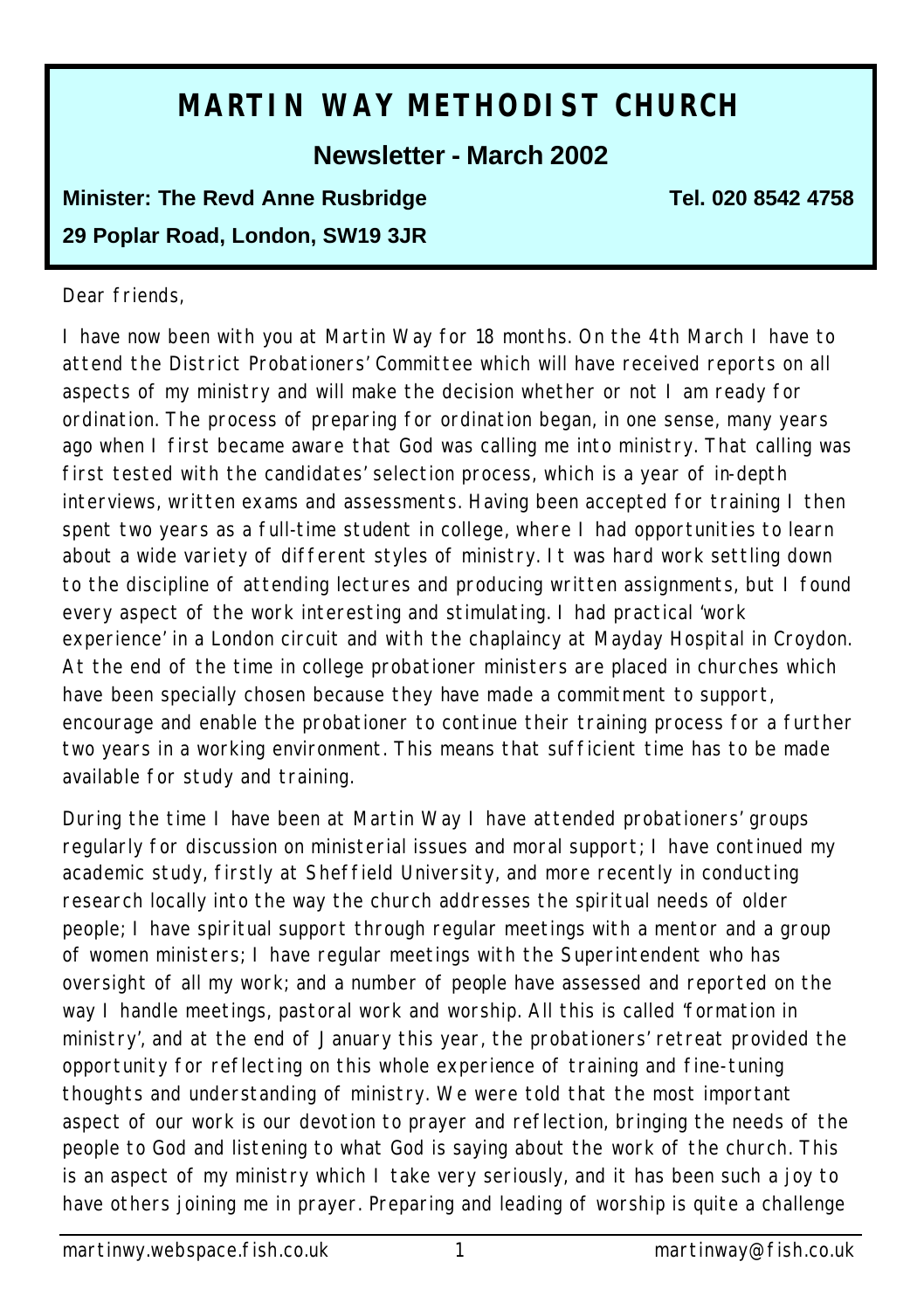and takes up a significant amount of time each week. Two tasks still to be done before the committee meets on 4th March are a study of Wesley sermons and a study of C.P.D., the rule book which governs all the meetings and activities in the life of our church.

If I am accepted for ordination this year, the next milestone is my testimony service on 9th June, 6.30 pm at Martin Way. This is an opportunity for me to share publicly the way my time as a probationer minister has helped in my 'formation in ministry' and confirmed my calling to ordination. I still have a considerable amount of work to do in order to complete my academic studies by the end of July, and I would ask you to respect the time I need in order to do that, most especially because this research will assist our future work in the Circuit.

Ordination in the Methodist Church is a commitment to serve God under the discipline of the church, in word, sacrament and pastoral charge. This means that the ordained minister has the responsibility for preaching and teaching the word of God, for administering the sacraments and caring for the spiritual needs of the church community. If I am accepted, I will take on this responsibility with a real sense of joy and excitement at the privilege of working in partnership with God in this way. I have tremendous energy for the work and have been given a rich variety of experiences in training which I will gladly share with you.

Ministry, of course, is not the responsibility solely of the ordained person, it is the work of the whole church. It has been so encouraging in recent weeks to see people willingly taking on tasks which had previously been seen as the minister's responsibility, in preparation for the increased responsibilities I will have in September.

None of this would have been possible without the help of my fami ly. Mike has taken a large responsibility for the running of the home, along with Fiona, and supports my ministry in the church in a variety of ways. There are some very exciting times ahead of us if we are prepared to place our trust in God, and we need to pray about the right way forward. The church stewards meet at 10.10 am every Sunday to pray for the morning worship and would welcome others joining them; or come and join us on a Tuesday evening to pray for the work of the church. Do come and join in worship as we prepare to celebrate Easter.

With best wishes,

*Anne*

# **Churches Together In Merton Park**

This year the Annual Ecumenical Service during the Week of Prayer for Christian Unity was held at St. Mary's Merton on the evening of 20 January. About a hundred of us came representing St. Mary's, St. James', St. John Fisher, Merton Park Baptist and our own Martin Way. We were welcomed by Rev Wilma Roest, curate at St.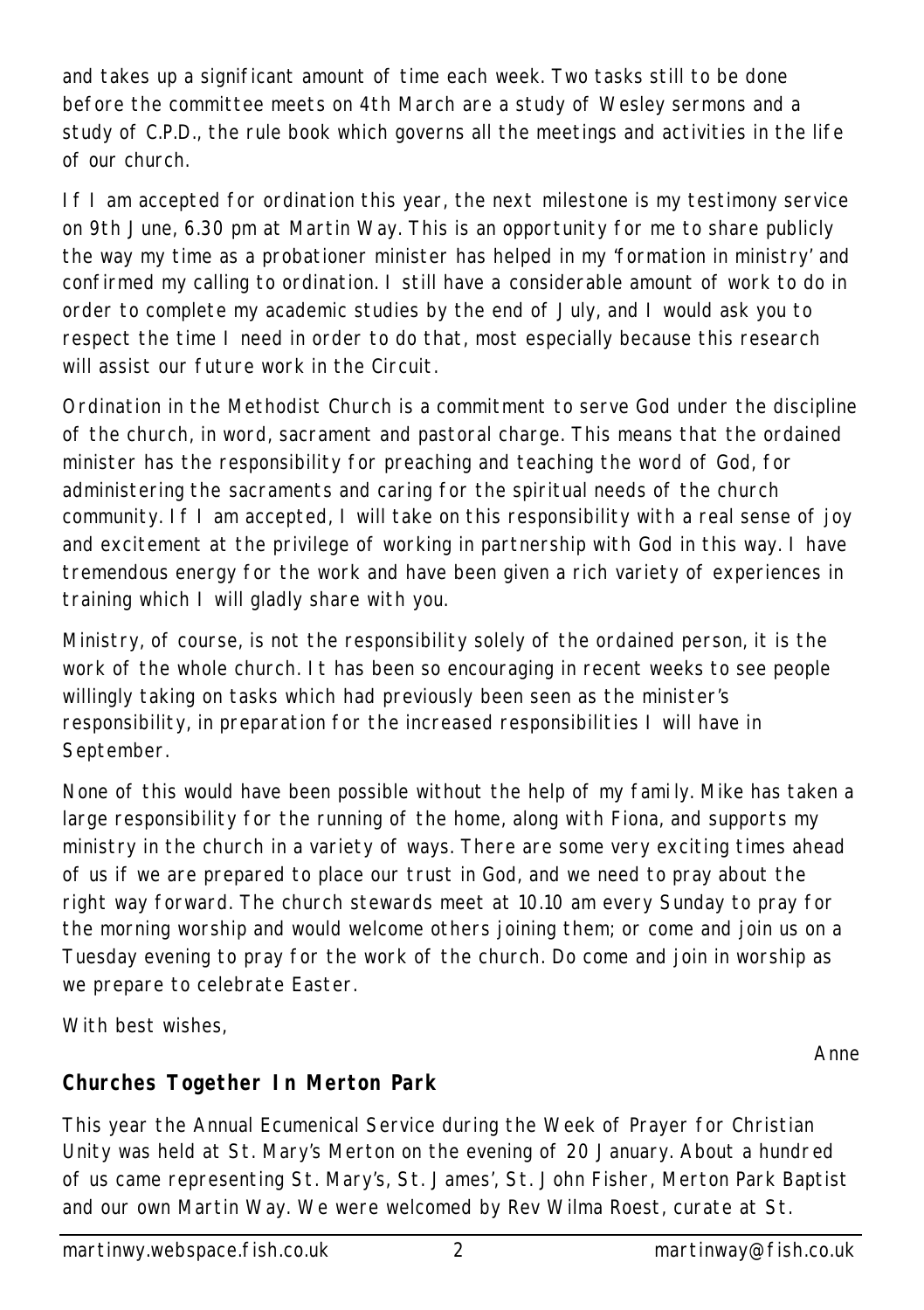Mary's and the sermon was by Rev Tom Leary, with every church taking its part with readings, prayers and music. The theme of the service was "With You is the Fountain of Life", which was reflected in the hymns, the responses to the psalm and the final blessing. It was a joyful affirming service where we could feel ourselves part of God's family. It was also thought-provoking and challenging not least in the sermon which spoke to the needs of all of us.

Tom took Mark chapter 8 verse 27 as his text :

"And Jesus went on with his disciples to the villages of Caesarea Philippi and on the way he asked his disciples who do people say that I am?"

If ever a question was about back to basics this questions was.

# *Who do people say that I am?*

This is the question which has confronted every man, woman and child who has ever heard the name, Jesus. For many people today the whole question is one without any real meaning... For many of our contemporary people the words 'Jesus Christ' are used more often in blasphemy. The questions we should ask ourselves are Why is this? What are the reasons that are behind this attitude of so many people today? Where does the fault lie? We can say that it lies with the bishops and clergy; we can blame the theologians and teachers because they write and teach matters which ordinary people cannot understand. We can blame the people outside the church - we can say they are lazy - apathetic and indifferent - we can say all this but what have we said? It is not our fault, it is anybody else's fault, but it is not our fault because we are regular worshippers. We play our part in church life. Let us look at ourselves - the Christian congregation - and see whether or not we put stumbling blocks before those people outside the church who are seeking God that make it very hard for them to believe?

# *Who do people say that I am?*

The answer of course is not simple... But one thing is certain and irrefutable. One of the biggest stumbling blocks to the spread of the Christian Gospel is the disunity of the Church. Try and put yourself in the position of a person seeking after the Christian faith. For them it is something like buying a car. You go to different showrooms - you see which car offers the best value for your money... The salesman who is most persuading and most polite will somehow influence your decision. The car which looks most attractive, which has the best name and social standing - all these criteria will affect your decision.

What a mockery when it is applied to the Church... How can we present Jesus Christ who is the Son of God to a world in need of spiritual values when we divide the one true son of God ourselves. Today we are in danger of saying it is not our fault, it is the fault of past ages. The church became disunited because of historical divisions in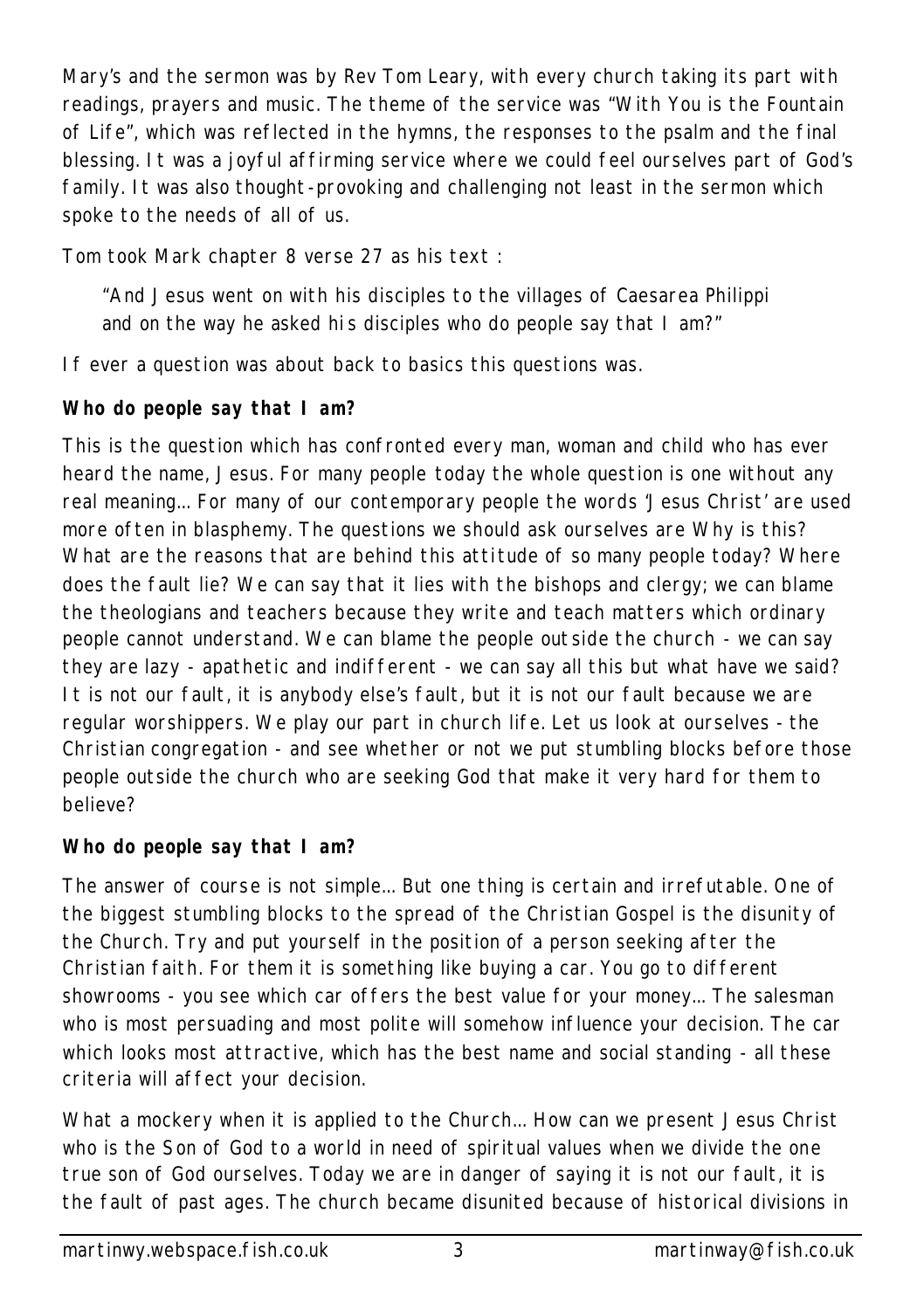the past. If the Pope hadn't insisted on selling indulgences Luther wouldn't have started the Reformation. If Henry VIII had been less virile there might not have been a rift in this country. Although some fault lies with our forefathers it is also our responsibility and it is our sins today which keep the churches separated. Who do we say Jesus is? We should acknowledge that he is the King of Kings and that it is His will that they all may be one. But do we acknowledge this? Is it not time that we left behind our denominational differences, our historical traditions and journeyed on closer together? I have tried to show the sin of our disunity. We are all sinners - we are all involved in this division of the churches. It makes a mockery of the Cross and the one Lord who died for all people. This is why the first steps back to unity must begin with ourselves and our own disobedience. If we believe that Jesus is the Son of God then the fact of the separation of the churches should be a real matter of concern for each and every one of us. It makes it so difficult for the non-Christian to make any sense whatsoever of the person of Christ...

## *Who do people say that I am?*

This century, especially since the last war, this question has been answered with a common answer from more and more people from different churches. You are the Christ - the Son of God. The future outlook is no longer gloomy. The Spirit of God is working in and through all the churches in the movement towards unity. If you want some evidence of the existence of God look at the history of the Ecumenical Movement since the war - God is working His purpose out as year succeeds to year. Many movements and organisations have started with this movement towards unity. One of these is the Taize Community in France. In addition a generous sign has been given to us to stimulate our hopes of unity; that is the sharing of our life with Catholic and Orthodox brethren who stand side by side with the approval of Rome and Constantinople.

Not only is disunity a stumbling block to those outside the church it is a large stumbling block to those within the church - we duplicate our structures of ministry, resources, buildings and mission.

Over the nine years in Merton Park Churches Together we have risked little in moving forward together. We still continue to do the minimum, with ecumenical matters low on our list of priorities. The struggle to keep our individual shows on the road takes up all our energies.

Thankfully there are some encouraging signs. There are the new Covenant proposals published in December with regard to the coming together of the Anglican and Methodist Churches. These will be discussed by the General Synod of the Church of England and by the Methodist Conference.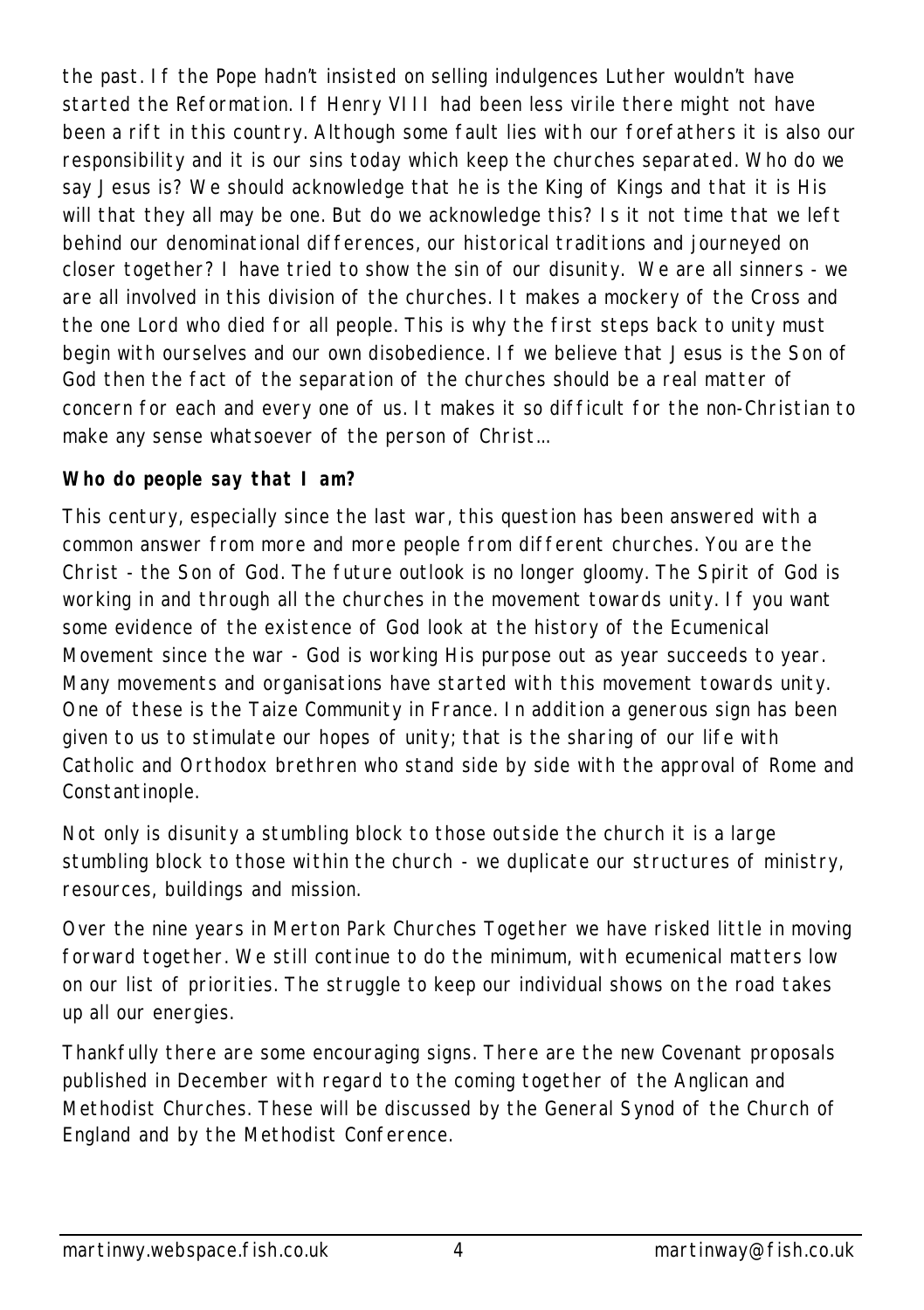There is a special invitation to the United Reformed Church to join in with the proposals.

- Organise so that there can be a united interchangeable ministry
- Common life and mission
- Welcome each others' baptised members to participate in the fellowship, worship and mission of our churches
- Share Eucharistic hospitality
- Listen to each other and take into account each others concerns
- Develop structures for a shared ministry of oversight

Yet the most we can do together is

- Share a Lent study course
- Annual meal together
- Something at Pentecost
- An annual ecumenical service during the Week of Prayer for Christian Unity

There are ot her signs of hope - the 'On the Move' Mission in Morden in September. Yet there is more we can do

- Form an ecumenical Christian enquirers' group for new Christians
- Work together in youth work
- Examine again in principle what are we doing separately that woul d be better done together

All the mainstream churches in this country are in decline. The fact of disunity compels us to have a spiritual heart attack and change our attitudes. The invitation is to make changes in order that we might work more closely together locally in order to make Jesus known. If we do not make these changes then to quote from a recent article -

'It is not too much of an exaggeration to suggest that if the churches make a pig's ear of future unity plans then perhaps the last person to leave would kindly put out the light'

We had come to the church in the dark of a clear night, along paths and lanes which our predecessors had trod to church for so many years. The church with its steeple was floodlit, so that it seemed a lighthouse in the midst of the darkness towards which we made our way seeking refuge and companionship. But from its windows streamed light and within we met not strangers but friends and travelling companions. So after the service we returned to the world outside with renewed strength and courage for our witness to our neighbours and all the people whom we meet each day.

*Rosemary Keen*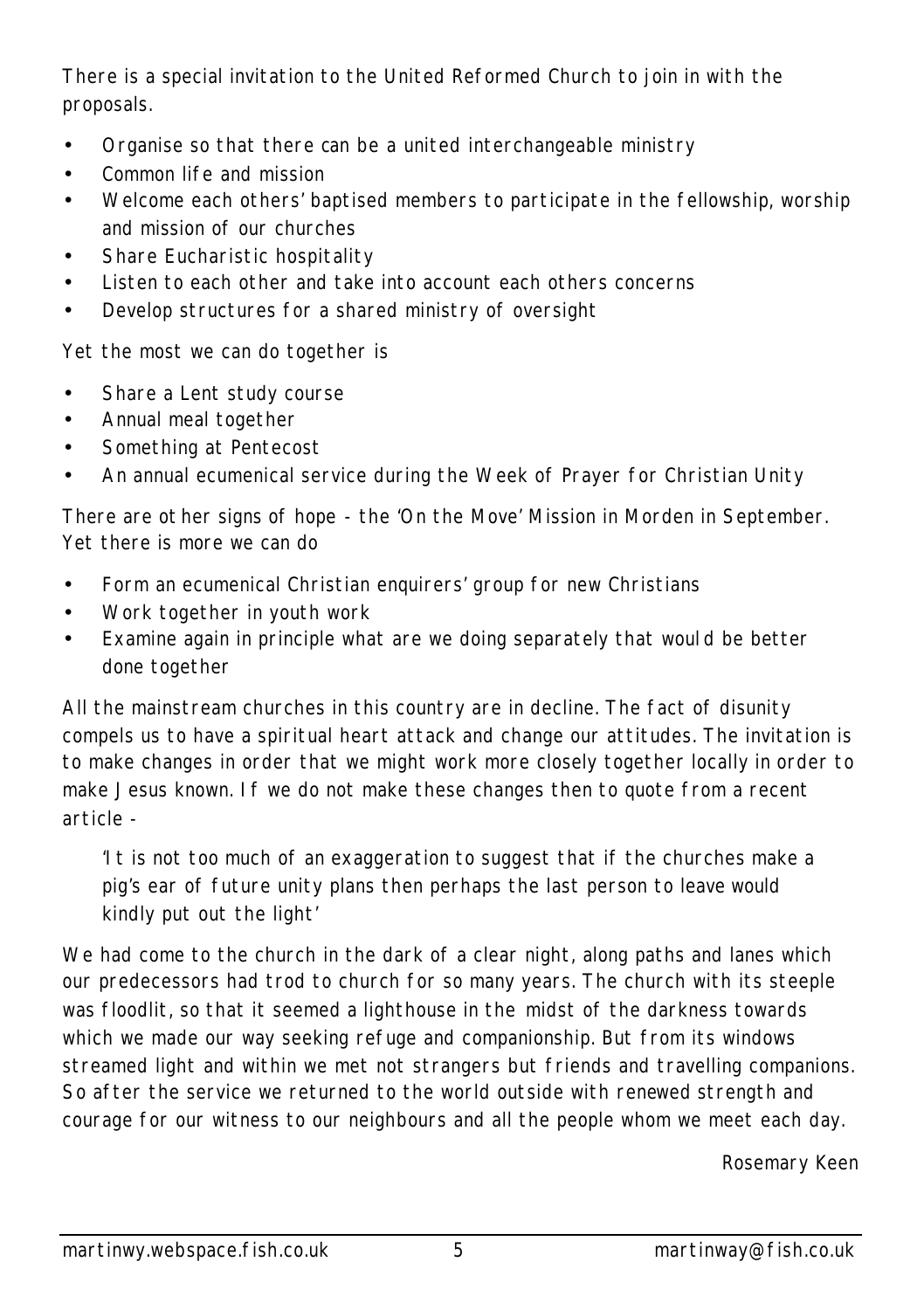# **Turkey - in the steps of St Paul : 25 May - 4 June 2002**

Rev David Winwood , Haywards Heath Church, is leading a pilgrimage/holiday to the Seven Churches of Asia Minor with Cappadocia and Istanbul:- leaflet on board in corridor by vestry [it sounds wonderful!]. Call him at 01444 416170 for itinerary and costs.

# **Listening**

#### **You are not listening to me when...**

- You do not care about me
- You say you understand before you know me well enough
- You have an answer to my problem before I've finished telling you what my problem is
- You cut me off before I've finished speaking
- You feel critical of the words I use, my grammar or my accent
- You are dying to tell me something
- You tell me about your experience, making mine seem unimportant
- You are communicating to someone else in the room
- You refuse my thanks by saying you haven't really done anything

## **You are listening to me when...**

- You come quietly into my private world and let me be
- You really try to understand me even if I'm not making much sense
- You grasp my point even if it's against your own sincere convictions
- You realise that the hour I took from you has left you tired and drained
- You allow me the dignity of making my own decisions even though they might be wrong
- You do not take my problem from me, but allow me to deal with it in my own way
- You hold back your desire to give me good advice
- You do not offer me religious solace when you sense I am not ready for it
- You give me enough room to discover for myself what is going one
- You accept my gift of gratitude by telling me how good it make you feel to know that you have been helpful

[originating in South Africa and used by the Vice-President of Conference Mrs Ann Leck during her visit to the circuit last September]

## **Thanks**

Joan and Albert Arnold would like to thank everyone for the many cards, letters and messages they have received. They have very much appreciated people's kind thoughts and prayers during this difficult period.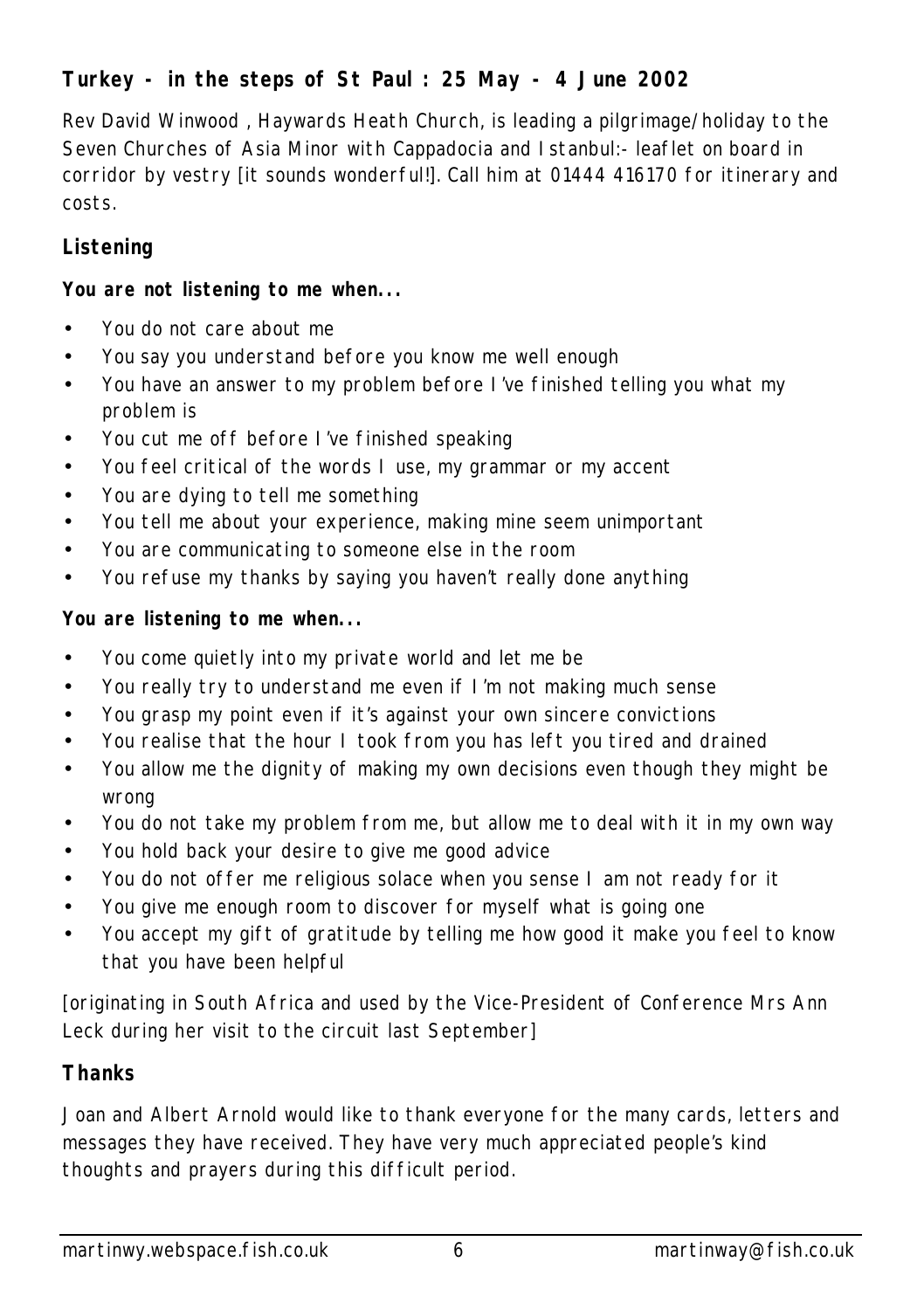# **The Awards**

I don't want to thank my agent, my director, my fellow actors, my friends - or even the dog for an Oscar, Grammy, Emmy, or any other worthless metal idol.

I want to say a truly, deeply, heartfelt 'Thank You' for the prize that I was nominated for even before I was born - a prize I haven't had to work for, act for, or earn. A prize more precious than can be described. Totally and unreservedly - freely given at the expense of someone else - to a very undeserving person. So from the bottom of my heart I want to say "Thank You Lord" for your sacrifice for me. A life so pure and unblemished, given unreservedly so that my sins are forgiven and I can now live and have life eternal, There is no better prize in this world. Praise the Lord. Alleluia!

*Joan Harding*

# **Understanding The Covenant Service, January 2002**

Although I missed the first of the three services which led up to our Covenant Service, I was fortunate enough to read the copy of the first address/sermon of the first Sunday. I found these three Sundays excellent learning about the meaning of the Covenant Service.

Over a period of 37 years I've known of many members of Martin Way who have worried or were unhappy about the wording of certain parts of the Covenant, and many of us I'm sure really did not understand the wording. Previous Ministers have often known of our concerns but few have attempted to explain in detail the real meanings.

However over the last year our Minister Anne has heard our concerns and worries. She obviously put hours of study, prayer and hard work into explaining and teaching us about the meaning, which, from comments I've heard, were greatly appreciated by many. Sadly Anne does not always hear the feedback of how well a service has been received, so, on behalf of possibly shy folk, I'll say "Thank you" for our Covenant Service and all the worthwhile preparation that went into it.

*Derek Heaton*

# **Message from Galilee**

A small group from the Amos Trust are going to the Holy Land at Easter. They ask for prayers for the visit and for their partners and peacemaker friends there. Over Christmas came this challenging and wise message: "You forget to pray, as we do, for the persecutors, the oppressors for all those who erroneously think that they have the right to "smoke people out from their caves" and "to suffocate" people under siege. They are the ones who need our prayers and God's compassion...."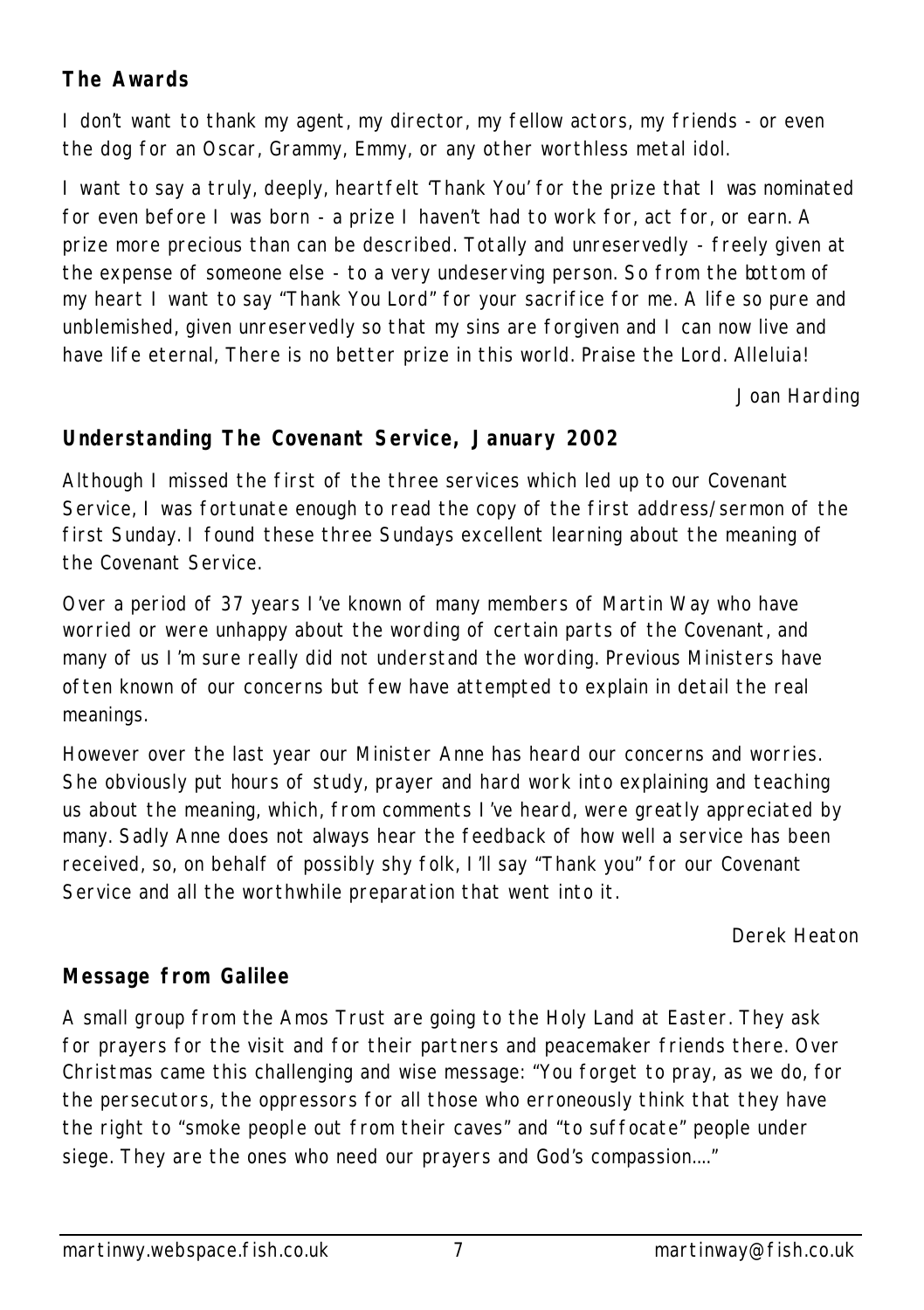# **An Appreciation of Rev Anne Rusbridge**

Soon after Anne arrived I was asked to say, at a Circuit meeting, something good that was going on at our church. I said that we had a new lady minister and what more was there to say.

At the first family service that Anne took I remember thinking that it was a wonderful service but how was she going to follow it. I am pleased to say that she continues to have wonderful ideas for services, and makes all family services fascinating to the children. I thought the Christmas morning service was outstanding - from pantomime to pathos in a very few minutes.

Thanks Anne for all your hard work and may your ideas continue to flow.

Thanks be to God.

*Joyce Plant*

## **New Website Address**

Please note: the new website address is:-

#### **martinwy.webspace.fish.co.uk**

#### **Thanks**

Joan and Albert Arnold would like to thank everyone for the many cards, letters and messages they have received. They have very much appreciated people's kind thoughts and prayers during this difficult period.

#### **What to do with your used stamps?**

Bill Cox always welcomes used stamps at any time of the year. The money raised goes towards providing guide dogs for the blind and hearing dogs for the deaf.

#### **News from Our Neighbours**

- St Mary, Merton are holding an auction of quality items on Saturday 13 April in the Church Hall Church Path. More details from Graham Clark 8542-9101
- St James' Summer Fair this year will be on 25 May

Dates for your Diary

- Saturday 9 March Big Brunch returns! 9-12 noon: full breakfast for £2.50
- Saturday 23 March JMA Day: 12 noon 4pm
- Thursday 25 April General Church Meeting 8pm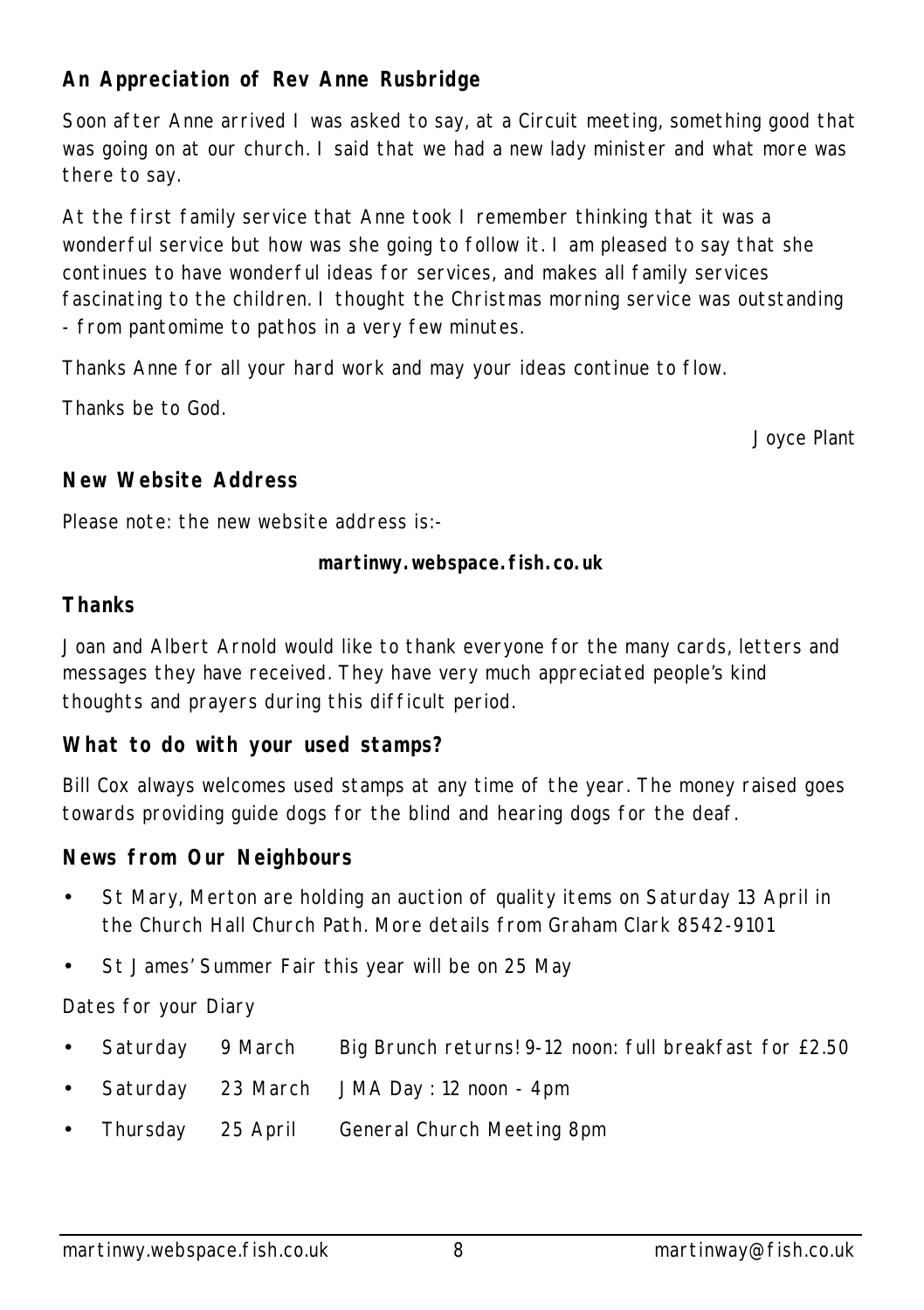## **Time-Travellers**

Saturday 23rd March

12 noon to 4pm

Why 'Time-Travellers'? Because we are travelling to meet people who were born at a different time from us.

All ages invited to come to lunch and enjoy activities together.

*(JMA – Junior Mission for All)*

## **Easter Services**

**Palm Sunday** 10.30 am : Morning worship led by Mr K Amoah Arko with Sunday Club for the children

**Holy Week 25th- 29th March at 8.00 pm**

"**Words from the Cross**"

- **Monday "Stay Awake"** the suffering of Jesus in the shadow of the cross
- **Tuesday "Father forgive them" focussing on forgiveness**
- **Wednesday "Here is your Mother, here is your Son" –pain of separation.**
- **Thursday "I thirst" unconditional love, feet washing and Holy Communion.**
- **Good Friday** 10.30 am : Ecumenical service at Merton Park Baptist Church 12.15 pm : Picnic lunch and afternoon walk.
- **Easter Sunday** 8.00 am : Holy Communion followed by breakfast 10.30 am Morning Worship with Holy Communion and Sunday Club for children

--oOo--